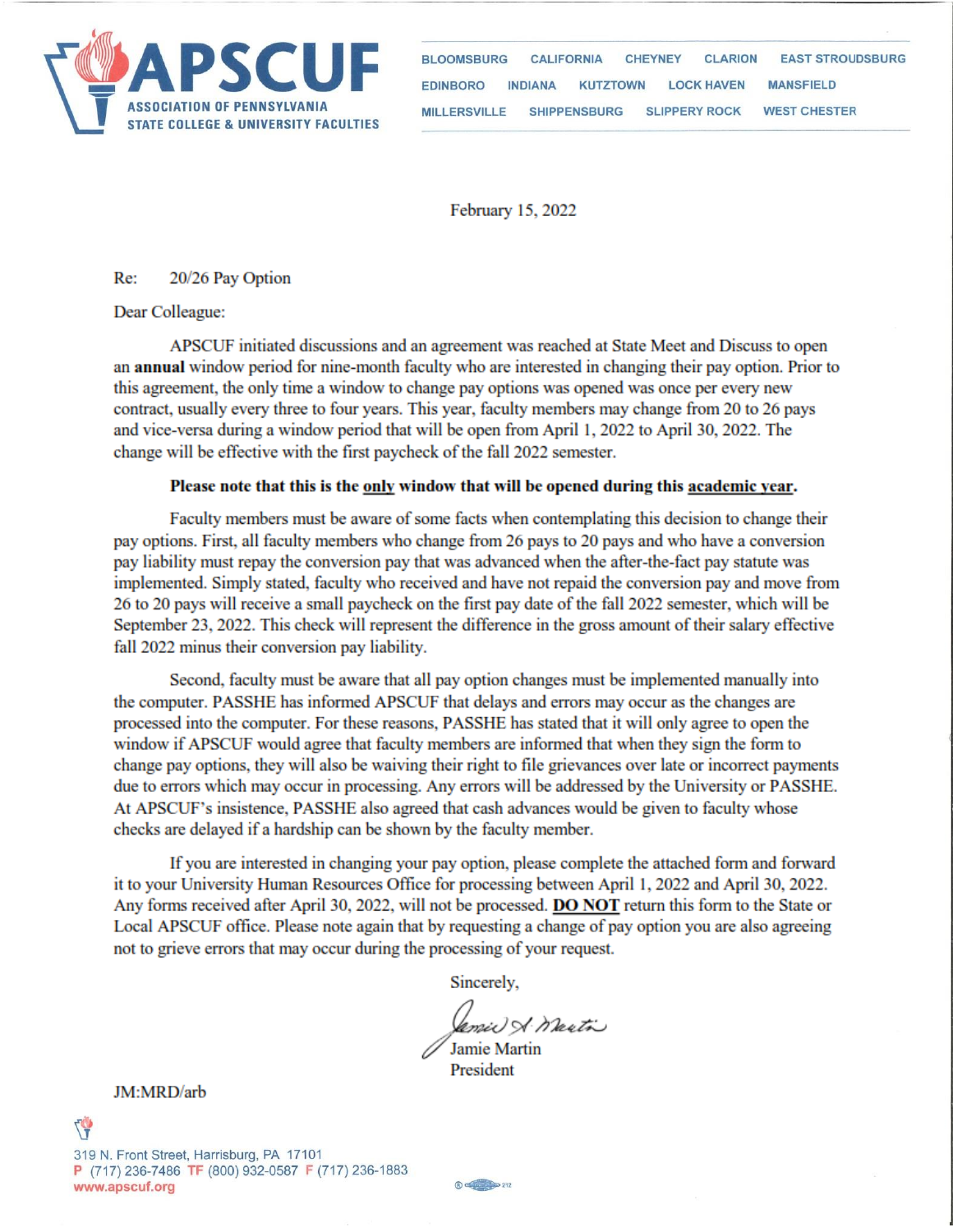## **What is the CONVERSION PAY LIABILITY?**

The Conversion Pay Liability is applicable for those faculty members hired prior to the fall of 1985 who have continued to receive their pay on the 26 pay option. Prior to the fall of 1985, faculty members were paid on a before-the-fact payroll system which meant employees were compensated for a given pay period on that pay period end date. Beginning with the 1985-86 academic year pay cycle, PASSHE moved to after-the-fact payroll for faculty which meant employees were paid their biweekly pay for a given pay period no later than two weeks after the end of the pay period.

During the conversion to an after-the-fact payroll system, all faculty who were previously employed and being paid on a 26 pay option received an advance, which is called the "conversion pay." The conversion payment was issued to employees in lieu of payment for compensation earned during the conversion pay period in order to convert the employee to an after-the-fact pay basis. This conversation pay liability must be recouped upon separation or if the faculty member moves from the 26 pay option to the 20 pay option.

For those faculty members on the 20 pay option and for those who have already switched from the 26 to 20 pay option, the conversion pay has already been recouped by PASSHE. Faculty hired at the beginning of or after the 1985-86 academic year were hired on an after-the-fact pay basis and there is no conversion pay liability.

For those faculty members with an outstanding Conversion Pay Liability, the amount of the Conversion Pay Liability appears on the employee pay statement. The Conversion Pay Liability appears in the same section on the employee pay statement that houses the employee's residence and headquarters. The Conversion Pay Liability also is available through Employee Self Service (ESS).

Questions regarding the Conversion Pay Liability should be addressed to the Human Resources Office.